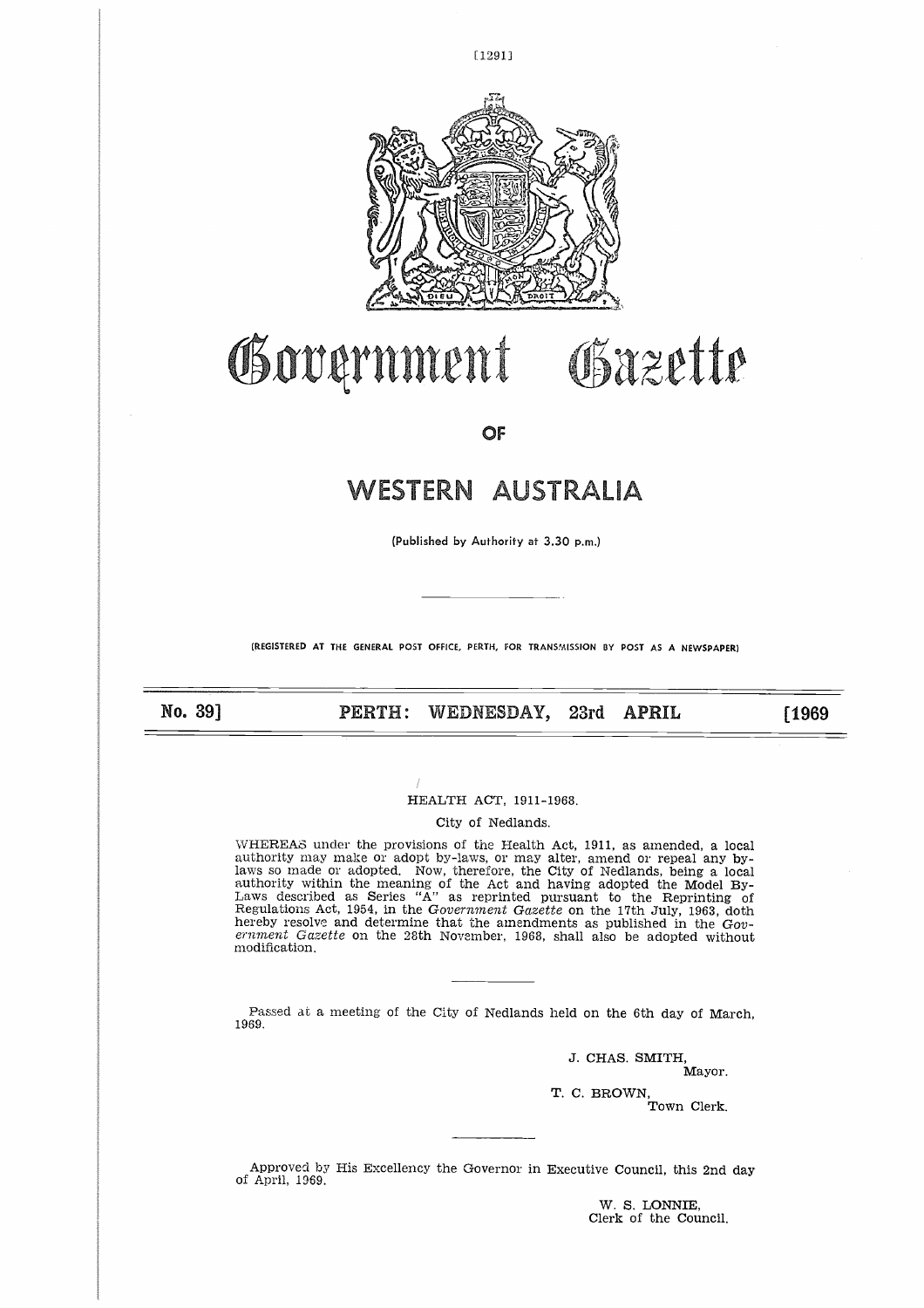## TRAFFIC ACT, 1919-1968.

#### Police Department, Perth, 2nd April, 1969.

Police T 63/3137.

HIS Excellency the Governor in Executive Council acting pursuant to the powers conferred by the Traffic Act, 1919-1968 has been pleased to make the regulations set out in the Schedule hereto.

> A. L. M. WEDD, Acting Commissioner of Police.

#### Schedule.

#### Regulations.

Principal 1. In these regulations the Vehicle Standards Regulations, 1965<br>regulations, published in the Government Gazette on the 30th December, 1965 published in the *Government Gazette* on the 30th December, 1965, and amended from time to time thereafter by notices so published, are referred to as the principal regulations.

2. Regulation 206 of the principal regulations is amended

- (a) by substituting for the subregulation designation, "(4)" in line one of subregulation (1), the subregulation designa-tion, "(3)"; and
- (b) by adding a subregulation as follows:

(4) A motor vehicle (other than a motor cycle) and a motor cycle with side car attached, first registered on or after the 1st January, 1970 shall have the lamps required pursuant to subregulations (1) or (2) of this regulation, so fitted that, when the headlamps required by these regulations are lighted, the former lamps will also be lighted or,<br>if alight, remain lighted. .

## TRAFFIC ACT, 1919-1968.

## Police Department, Perth, 2nd April, 1969.

Police 65/2066.

HIS Excellency the Governor in Executive Council acting pursuant to the powers conferred by the Traffic Act, 1919-1968 has been pleased to make the regulations set out in the Schedule hereunder.

> A. L. M. WEDD, Acting Commissioner of Police.

## Schedule.

#### Regulations.

Principal regulations.

1. In these regulations the Road Traffic Code, 1965, published in the *Government Gazette* on the 30th December, 1965, and amended from time to time thereafter by notices so published, are referred to as the principal regulations.

Reg. 1001 amended.

2. Regulation 1001 of the principal regulations is amended by adding, after subregulation  $(7)$ , the following subregulation:—

(8) Notwithstanding the existence of speed zones that permit higher speeds, a person, being obliged by regulations made under the Act to display, on a motor vehicle driven by him, plates, issued by the Commissioner of Police, bearing the letter "P", in red on a white ground, shall not drive any motor vehicle at a speed exceeding 45 miles per hour. .

Reg. 206 amended.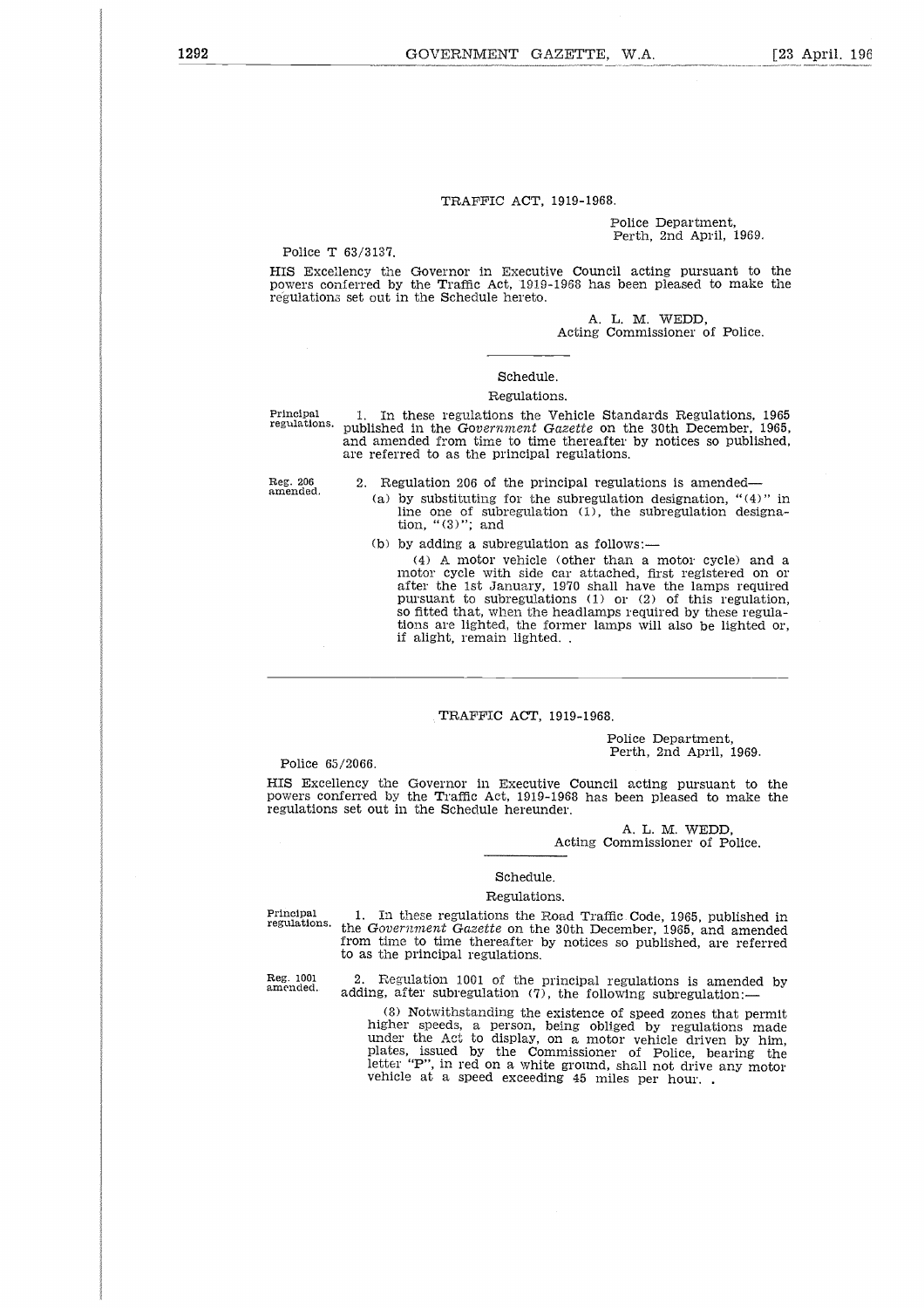### TRAFFIC ACT, 1919-1968.

#### Police Department, Perth, 2nd April, 1969.

Police 64/393.

HIS Excellency the Governor in Executive Council. acting pursuant to the powers conferred by the Traffic Act, 1919-1968, has been pleased to make the regulations set out in the Schedule hereunder.

> A. L. M. WEDD, Acting Commissioner of Police.

## Schedule.

#### Regulations.

Principal regulations.

Reg. 7A added.

1. In these regulations the Traffic (Drivers' Licenses) Regulations, 1964, published in the *Government Gazette* on the 28th February, 1964 and subsequently amended by notices so published are referred to as the principal regulations.

2. The principal regulations are amended by adding after regulation 7, a regulation as follows:-

7A. (1) Subject to subregulation (2) of this regulation, a person who has held a driver's license under the Act, for a period of, or for periods amounting in the aggregate to, less than one year shall not, on or after the 1st May, 1969, drive a motor vehicle, unless a plate, issued by the Commissioner of Police, bearing the letter "P", in red on a white ground, is displayed on the front and on the rear of the vehicle, so as to be readily visible, in the one case, from the front and, in the other from the rear.

Penalty: Fifty dollars.

(2) Subregulation (1) of this regulation does not apply to a person-

(a) who, being the holder of a driver's license under the Act, has been authorised, under the law in force in another State or in a Territory of the Commonwealth or in some other country, for a period of, or for periods amounting in the aggregate to, one year or more, to drive a motor vehicle; or

(b) whose only authority to drive a motor vehicle in the State is that conferred by section 35 or 36 of the Act;

but where, on the hearing of a complaint of an offence against subregulation (1) of this regulation, the defendant sets up that he is a person mentioned in this subregulation, the proof of that fact lies upon him.

(3) A person who, not being a person required by this regulation to do so, displays on a motor vehicle driven by him a plate such as is mentioned in subregulation (1) of this regulation commits an offence.

Penalty: Twenty dollars.

(4) The Commissioner of Police shall issue plates such as are mentioned in subregulation (1) of this regulation free of charge.

Reg. 8 remade.

Regulation 8 of the principal regulations is revoked and remade as follows:-

8. The several regulations or parts of regulations, designated in the Schedule to these regulations are those prescribed for the purposes of section 25B of the Act.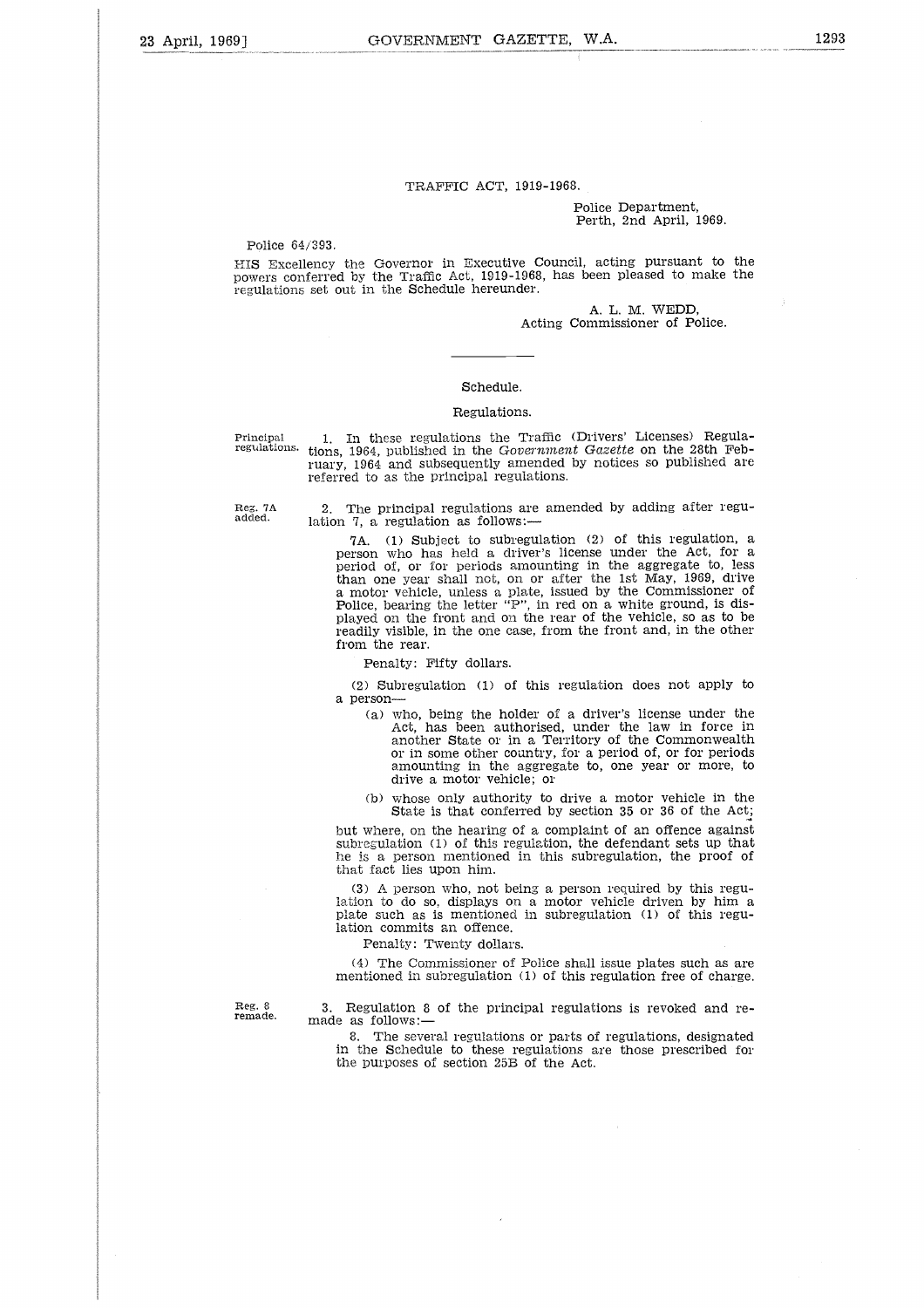## Schedule.

| iedules<br>stituted. |                                     | 4. The First and Second Schedule to the principal regulations are<br>deleted and the following schedule is substituted:— |
|----------------------|-------------------------------------|--------------------------------------------------------------------------------------------------------------------------|
|                      |                                     | Schedule.                                                                                                                |
|                      | Road Traffic<br>Code<br>Regulation. | Nature of Offence                                                                                                        |
|                      | 502(5)                              | Overtaking by driving to the right of center of a car-<br>riageway when that side is not free from oncoming<br>traffic.  |
|                      | 502(6)                              | Racing with another vehicle.                                                                                             |
|                      | 504                                 | Passing a vehicle travelling in opposite direction, on<br>wrong side.                                                    |
|                      | 505(2)                              | Preventing a vehicle overtaking.                                                                                         |
|                      | 510                                 | Driving on wrong carriageway of a road divided by a<br>median strip.                                                     |
|                      | 602                                 | Failing to give way to a vehicle on the right.                                                                           |
|                      | 603(1)                              | Failing to give way when turning right across the<br>path of an oncoming vehicle.                                        |
|                      | 1001                                | Exceeding the speed limit (applicable only where the<br>excess is greater than $15$ m.p.h.).                             |

### RIGHTS IN WATER AND IRRIGATION ACT, 1914-1964.

Department of Public Works, Perth, 10th April, 1969.

HIS Excellency the Governor in Executive Council has been pleased to approve of the by-laws made pursuant to the provisions of the Rights in Water and Irrigation Act, 1914-1964, by the Minister for Water Supply, Sewerage and Drainage (acting as the Irrigation Board for the Ord Irrigation District) set forth in the schedule hereunder.

## J. M. STAPLETON, Acting Under Secretary for Works.

## Schedule.

#### By-Laws.

Principal by-laws.

By-law 3 amended.

1. In these by-laws the by-laws for the Ord Irrigation District published in the *Government Gazette* on the 18th July, 1963, and thereafter amended by notices so published, are referred to as the principal by-laws.

2. By-law 3 of the principal by-laws is amended by adding after the interpretation, "District" in paragraph (a), an interpretation as follows:—

"fauna" means the vertebrate fauna which is wild by nature and is ordinarily to be found in a condition of natural liberty in the whole or a part or parts of the State and which is indigenous or introduced and includes any kind, species, sex and individual member of the fauna and also includes terrestrial or marine mammals, birds and reptiles; .

3. The principal by-laws are amended

(a) by substituting for the heading, "Native Flora." preceding by-law 6, the heading, "Native Flora and Fauna."

(b) by adding after the by-law designation "6." the sub-bylaw designation, "(1)"; and

(c) by adding to by-law 6, a sub-bylaw as follows

(2) The shooting, trapping or taking of fauna on any land reserved for or vested in the Minister within half-amile of any reservoir and within the District, is prohibited. .

amended and heading substituted.

By-law 6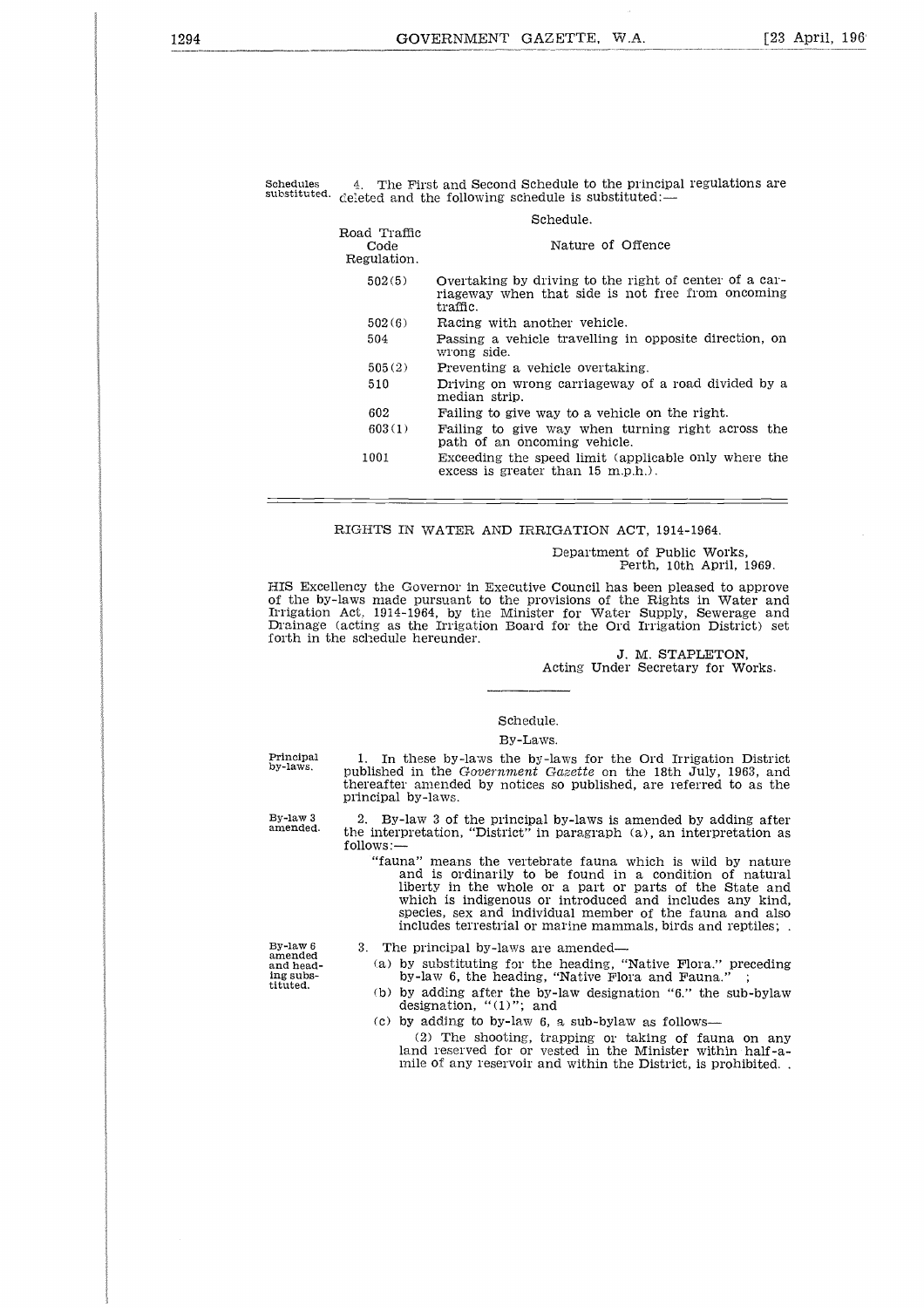## LOCAL GOVERNMENT ACT. 1960-1968.

#### The Municipality of the Shire of Waroona.

Draft Model By-Laws Relating to Caravan Parks (No. 2).

L.G. 116/69

PURSUANT to the powers conferred upon it by the abovementioned Act, the Council of the abovementioned Municipality hereby records having resolved on the 16th day of January, 1969, to adopt such of the Draft Model by-laws relating to Caravan Parks (No. 2) as published in the *Government Gazette* of the 28th day of September, 1961, and as amended in the *Government Gazette* of the 16th day of January, 1963 as here set out: Draft Model By-Laws (Caravan Parks) No. 2.—The whole of the by-laws. 6/69.<br>
NT to the powers conferred upon it by the abovementioned Act,<br>
NI the abovementioned Municipality hereby records having resc<br>
Sith day of January, 1969, to adopt such of the Draft Model by-<br>
to Caravan Parks (No. 2

Dated the 20th February, 1969. The Common Seal of the Shire of Waroona was affixed hereto in the presence of-

J. H. ISEPPI,

M. D. GASTON,

Shire Clerk.

Recommended

L. A. LOGAN, Minister for Local Government.

Approved by His Excellency the Governor in Executive Council this 2nd day of April, 1969.

W. S. LONNIE, Clerk of the Council.

## LOCAL GOVERNMENT ACT, 1960-1968.

The Municipality of the Shire of Kalgoorlie.

#### By-Laws Relating to Fencing.

L.G. 131/69.

IN pursuance of the powers conferred upon it by the abovementioned Act and of all other powers enabling it, the Kalgoorlie Shire Council hereby records having resolved on the 17th day of January, 1969 to make and submit for confirmation of the Governor, the following by-laws:-

1. These by-laws are made for the general control of fences within the boundaries of the townsite of the Municipality of the Shire of Kalgoorlie.

2. In these by-laws, unless the context requires otherwise—

"Council" means the Council of the Municipality of the Shire of Kalgoorlie; "Dangerous fence" means any fence or wall certified by the inspector to be dangerous by reason of its faulty design, construction, deterioration of constituent materials, damage by termites, change in ground level, or other cause subsequent to construction;

"Dividing fence" means any fence that separates the lands of different owners whether the fence is on the common boundary of adjoining lands or on a line other than the common boundary;

"Fence" means any fence or wall and includes a retaining wall;

"Residential area" means any area which is set apart in the Shire of Kalgoorlie as a residential site;

"Inspector" means the building Inspector to the Municipality of the Shire of Kalgoorlie, or an officer appointed by the Council.

3. A person shall not commence to erect, proceed with the erection rebuild, reconstruct, or alter any fence pergola or hood attached to any gateway or fence if it is situated within 30 feet of a street alignment and exceeds four feet in height unless and until he had lodged with the Council two copies of the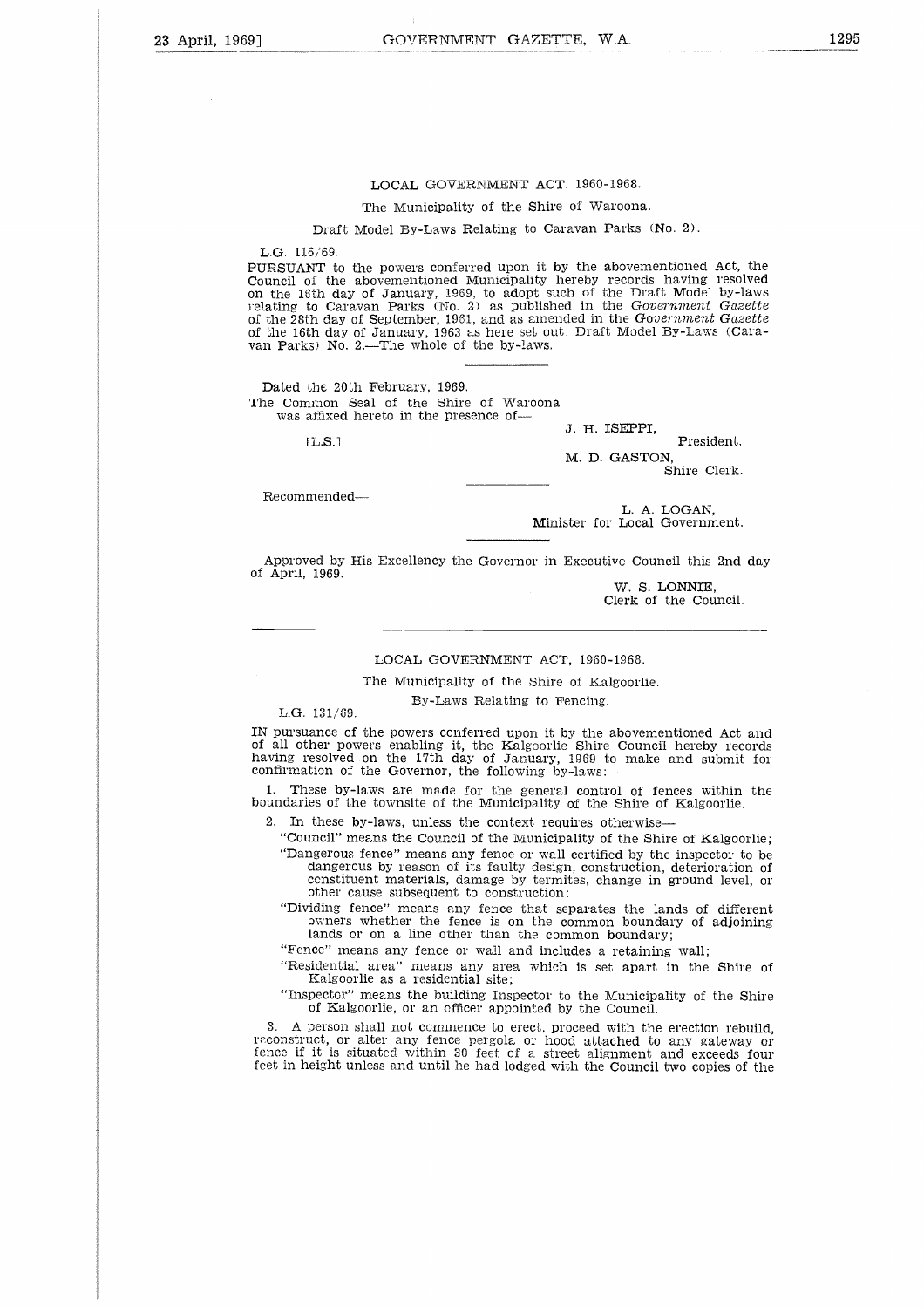plan and specification of the proposed fence or the proposed rebuilding, reconstruction, or alteration, and the Council has approved a copy of the plan and specifications.

4. A person shall not commence to erect, proceed with the erection, rebuild, reconstruct, or alter any fence exceeding 6 feet in height on the boundary o an allotment unless and until he has lodged with the Council two copies of th plan and specification of the proposed fence or the proposed rebuilding, reconstruction, or alteration, and the Council has approved a copy of the plan and specifications.

5. A person shall not erect a fence exceeding four feet in height on any frontage of an allotment which is situated at the intersection of two or more streets within a distance of 30 feet from the point of intersection of the line obtained by producing the streets alignments fronting the allotment provided however that on an allotment being lawfully used for industrial purposes the Council may permit a link mesh fence to be erected to a greater height than four feet if the Council is satisfied that any such fence would not materially affect the visibility of drivers of vehicles approaching the intersection.

6. A person shall not erect or affix or allow to remain on any fence bounding an allotment owned or occupied by him in a residential or business area any barbed or other wire with spiked or jagged projections nor shall any persons erect or affix or allow to remain on any fence bounding an allotment owned or occupied by him in an industrial area any barbed or other wire with spiked or jagged projections unless the wire is carried on posts bent back into the allotment from the boundary at an angle of 45 degrees, nor unless the bottom row of wire is set back 6 inches from the face of the fence and is not nearer than 7 feet to the ground.

7. A person shall not affix to or allow to remain upon any fence on an allotment owned or occupied by him in a residential or business area any broken glass nor shall a person affix to or allow to remain upon any fence which is erected upon an allotment owned or occupied by him and which abuts on to any street or public place any broken glass.

8. A person shall not construct any fence with second hand galvanised iron or other second hand material unless he shall previously have obtained the written consent of the Council which consent the Council may in its absolute discretion refuse to grant upon such terms and conditions as it deems fit.

9. A person shall not construct any fence with any material other than brick, concrete, masonry, wrought iron, tubular steel, link mesh, timber sheeted with pickets, palings, boarding, asbestos or other material approved by the Council.

10. The owner and occupier of each allotment within the Municipality of the Shire of Kalgoorlie shall maintain all fences erected thereon in good condition and so as to prevent them from becoming dilapidated, dangerous, unsightly, or prejudicial to the property in, or the inhabitants of the neighbourhood.

11. A fence constructed in accordance with the specifications set out in the schedule hereto is hereby prescribed to be a sufficient fence for the purposes of the Dividing Fences Act 1961.

Any person who does anything in contravention of any of the provisions of this By Law or who fails to carry out any duty or requirement imposed upon him by this By Law commits an offence and shall be liable on conviction to a maximum penalty of \$100 and in addition to a maximum daily penalty of \$10 per day during which the offence continues.

#### Schedule

Across a frontage and for a distance of 30 feet from the street alignment along a side boundary except in clause 3 hereof a fence shall not exceed 4 feet in height and shall be constituted of the materials permitted by clause 9 hereof. Thereafter along the side boundary and along the rear boundary the fence shall be constructed as follows:

First posts and rear corner posts shall not be less than 5 in. x 5 in. x 7 ft. and intermediate posts shall not be less than 5 in. x 3 in. x 7 ft. all spaced at not more than 9 ft. centres.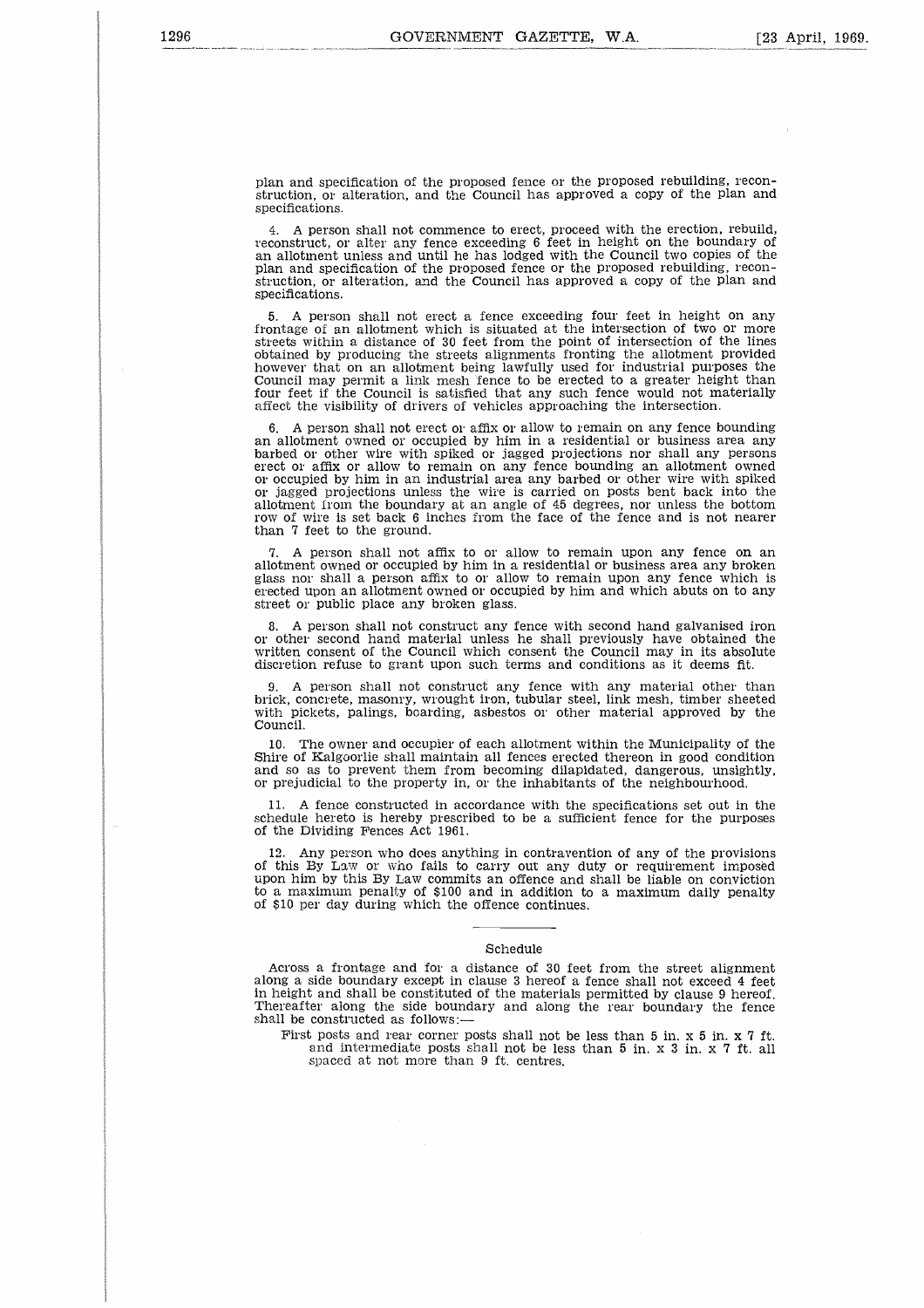All posts shall be sunk at least 2 feet into the ground.

Corner posts shall be strutted two ways with 4 in. x 2 in, soles and 3 in. x 2 in. in struts.

Intermediate posts shall be double yankee strutted with 6 in. x 1 in. x 18 in. struts.

Posts shall be checked for not less than 2 rows of nails.

Rails shall be not less than 3 in. x 2 in. each rail spanning 2 bays of fencing with joints staggered.

The fence shall be covered with not less than 3 in.  $x \frac{3}{4}$  in. x 6 ft. saw pickets or pailings.

All pickets or pailings shall be placed not more than 3 in. apart and shall be double nailed to each rail.

The Common Seal of the Municipality was hereby affixed this 14th day of March, 1969, in the presence of-

C. P. DAWS, J.P., President. A. E. RASMUSSEN, EL.S. Shire Clerk.

Recommended

L. A. LOGAN, Minister for Local Government.

Approved by His Excellency the Governor in Executive Council this 2nd day of April, 1969.

W. S. LONNIE, Clerk of the Council.

#### LOCAL GOVERNMENT ACT, 1960-1968.

The Municipality of the Shire of Gnowangerup.

By-law Relating to Sick Leave.

L.G. 114/69.

IN pursuance of the powers conferred on it by the abovementioned Act and of all the powers enabling it, the Council of the above Municipality hereby resolved on the 17th day of December, 1968, to make and submit for confirmation by the Governor the following by-law: 

That the employees of the Gnowangerup Shire Council shall be permitted to accumulate sick leave to a maximum accumulation of six months' sick leave.

Dated this 12th day of February, 1969. The Common Seal of the Shire of Gnowangerup was hereunto affixed in the presence of-

[L.S.]

J. V. McDONALD, President.

B. F. HARRIS, Shire Clerk.

Recommended

L. A. LOGAN, Minister for Local Government.

Approved by His Excellency the Governor in Executive Council this 2nd day of April, 1969.

W. S. LONNIE, Clerk of the Council.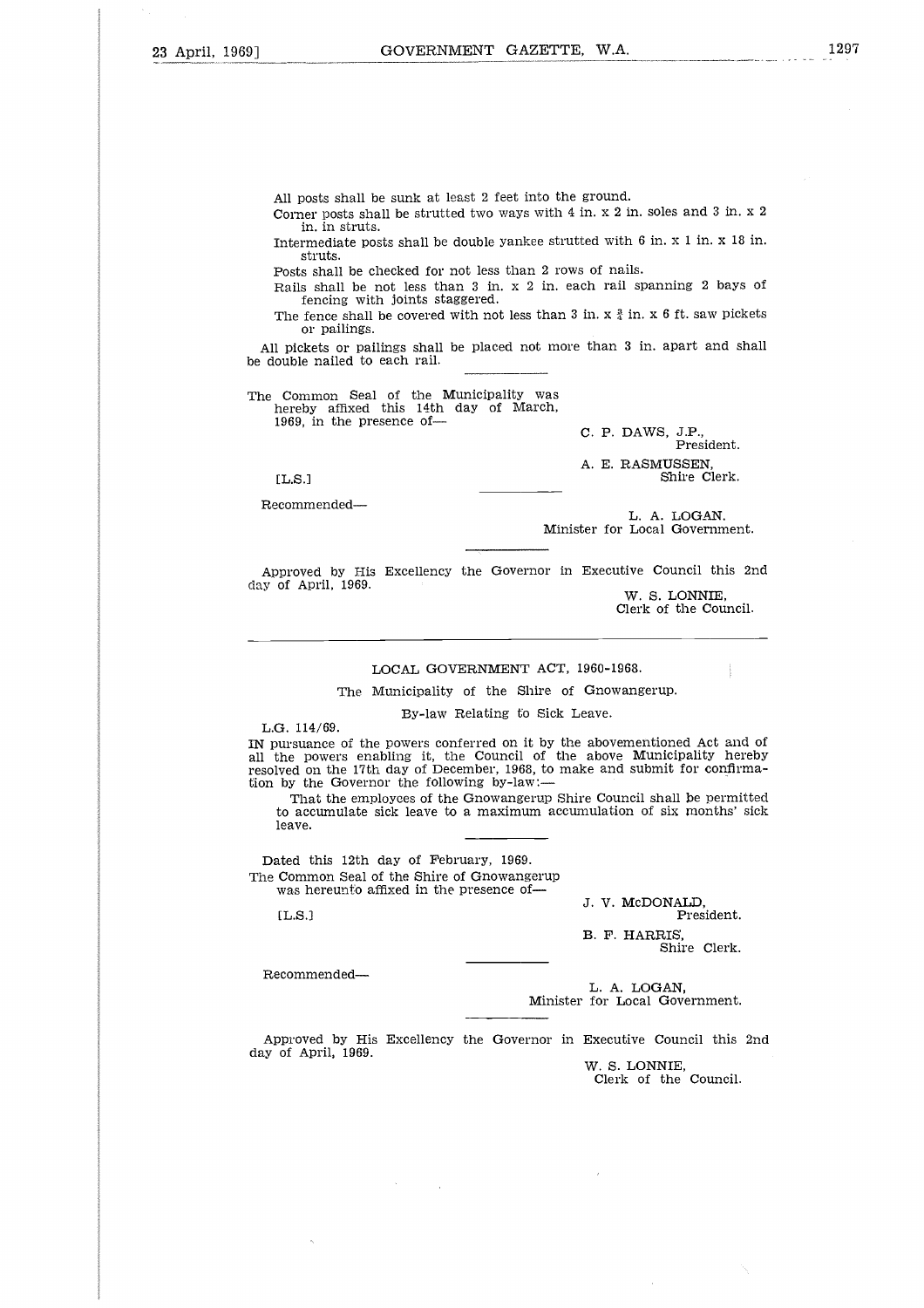## LOCAL GOVERNMENT ACT, 1960-1968.

The Municipality of the Shire of Canning.

By-laws Relating to Crossing Places.

L.G. 168/69.

IN pursuance of the powers conferred upon it by the abovementioned Act and of all other powers enabling it, the Council of the abovementioned Municipality hereby records having resolved on the 10th day of February, 1969, to make and submit for confirmation by the Governor the following by-laws:

1. Unless a standard crossing place exists from the street to the land, the owner (or his representative, agent or contractor) of the said land who makes application for a building licence to erect a new building, a garage or a carport, shall at the time of the issue to him of the building licence, make application to the Council for the construction of a crossing place from the street to the said land, and shall pay to the Council the estimated cost of the crossing place less one-half of the costs, as estimated by the Council, of the construction of a standard crossing place.

2. The Council shall from time to time by resolution determine the specifications of a standard crossing place and estimate the cost of its construction.

3. The Council shall as soon as it is practicable so to do construct the crossing place the subject of the said application.

Dated the 10th day of February, 1969. The Common Seal of the Shire of Canning was hereunto affixed by authority of a resolution of the Council in the presence of-The<br>Dons of<br>The mg pl<br>ced th<br>Commeunto<br>L.S.]

 $[L.S.]$ 

N. CLARK,

President. NOEL DAWKINS, Shire Clerk.

Recommended

L. A. LOGAN, Minister for Local Government.

Approved by His Excellency the Governor in Executive Council this 2nd day of April, 1969.

W. S. LONNIE, Clerk of the Council.

#### LOCAL GOVERNMENT ACT, 1960-1968.

The Municipality of the Shire of Northampton.

By-laws Relating to Prohibition and Storage of Petrol, Kerosene, Fuel Oil, and other Inflammable Liquids.

L.G. 321/68.

IN pursuance of the powers conferred upon it by the abovementioned Act and of all other powers enabling it, the Council of the Shire of Northampton hereby records having resolved on the 14th day of February 1969, to make and submit for confirmation by the Governor the following by-law:-

1. A person shall not store petrol, Kerosene, fuel oil, and other inflammable liquids in any quantity exceeding 50 gallons in a surface tank or container except within the area zoned for that purpose.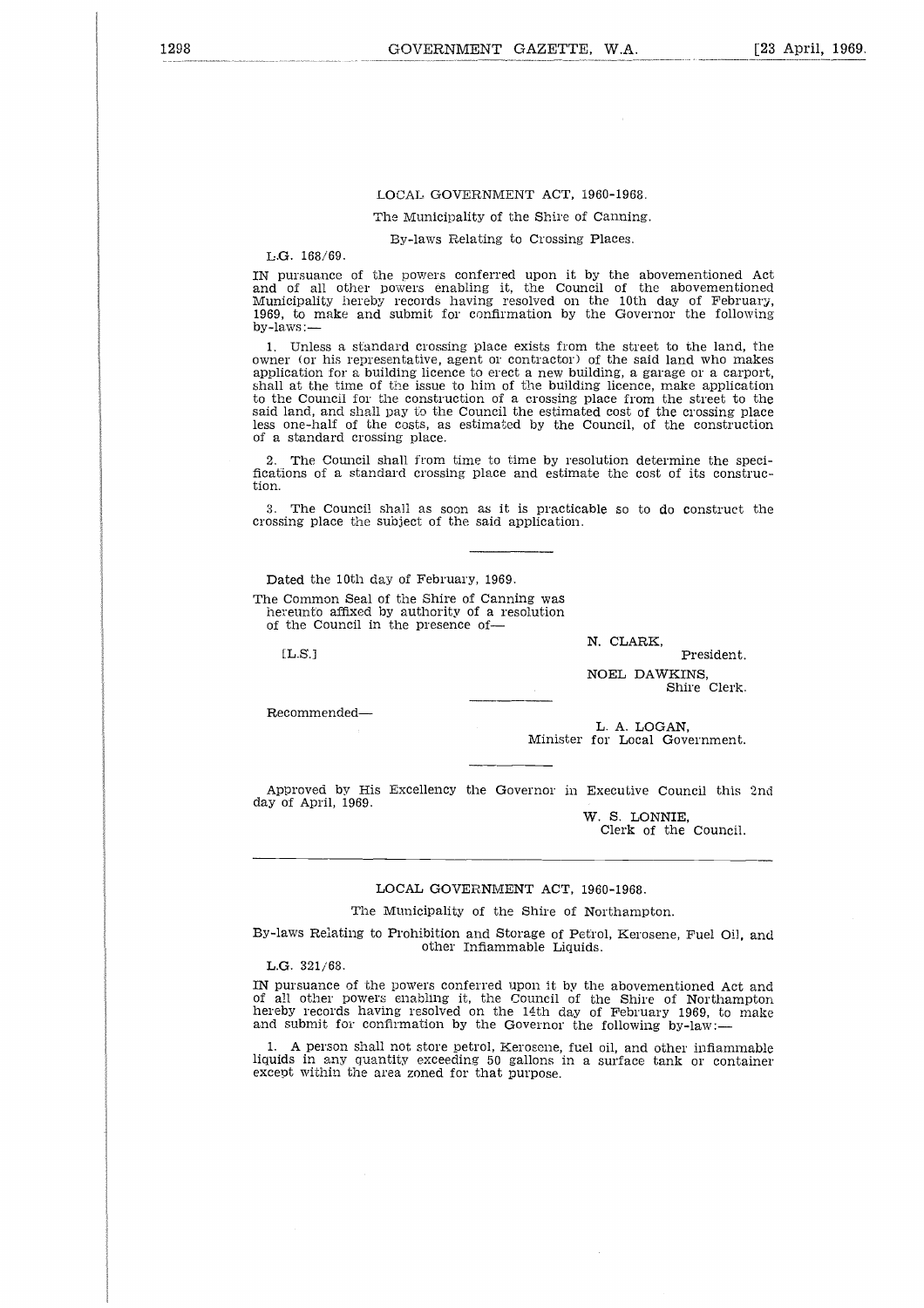2. Where prior to the operation of these by-laws a person or firm has operated a site for storage of petrol, kerosene, fuel oil, and other inflammable liquids, and not situated within the area zoned for that purpose, the owner or firm concerned must remove such storage of petrol, kerosene, fuel oil, and other inflammable liquids before the 30th day of September, 1969. 

Dated this 14th day of March 1969. The Common Seal of the Municipality of the Shire of Northampton was duly affixed hereto in the presence of-

[L.S.]

ERN E. TEAKLE. President. N. CHARLTON, Shire Clerk.

Recommended

L. A. LOGAN, Minister for Local Government.

Approved by His Excellency the Governor in Executive Council this 2nd day of April, 1969.

*W.* S. LONNIE, Clerk of the Council.

## LOCAL GOVERNMENT ACT, 1960-1968.

The Municipality of the Shire of Northampton.

Draft Model By-laws Relating to Storage of Inflammable Liquids.

L.G. 321/68.

IN pursuance of the powers conferred upon it by the abovementioned Act the Council of the abovementioned Municipality hereby records having resolved<br>on the 14th day of February, 1969, to amend the resolution of the Council<br>made on the 10th day of May, 1968, adopting the Draft Model By-laws (S of Inflammable Liquid), which adoption was published in the *Government Gazette* of the 24th day of July, 1968, as follows: Counci<br>he 14t<br>anflamm<br>flamm<br>the of<br>Delete<br>d this<br>Comm<br>Shire<br>hereto<br>L.S.]

Delete Subsection (4) of By-law 10.

Dated this 14th day of March, 1969.

The Common Seal of the Municipality of the Shire of Northampton was duly affixed hereto in the presence of-

 $[L.S.]$ 

ERN E. TEAKLE, President. N. CHARLTON, Shire Clerk.

Recommended

L. A. LOGAN, Minister for Local Government.

Approved by his Excellency the Governor in Executive Council this 2nd day of April, 1969.

> W. S. LONNIE, Clerk of the Council.

 $(2)$ -60375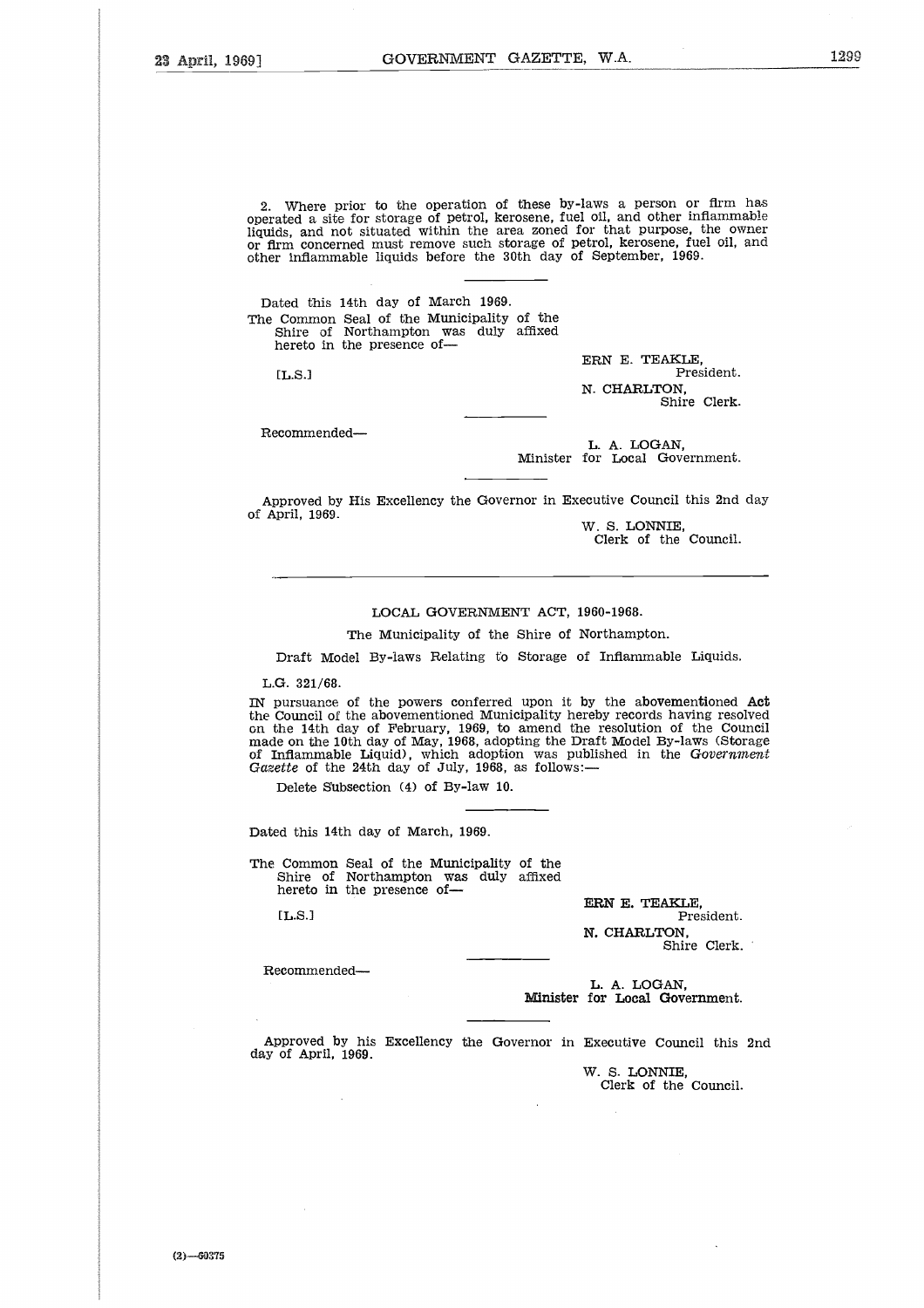## LOCAL GOVERNMENT ACT, 1960-1968. The Municipality of the Shire of Mundaring.

By-laws for the Management and use of the Mundaring Hall. L.G. 188/59.

IN pursuance of the powers conferred upon it by the abovementioned Act and of all other powers enabling it, the Council of the abovementioned Municipality hereby records having resolved on the twelfth day of December, 1968 to amend and submit for confirmation by the Governor the following by-laws:

The By-laws published in the *Government Gazette* of the 3rd February, 1939 and amended by notices in the *Government Gazettes* of 7th January, 1949 and 24th September, 1954 and 26th September, 1968 are hereby amended by deleting therefrom the schedule of hire charges and inserting in lieu thereof the following clause: Freshort of the Governor the end and submit for confirmation by the Governor the following by-law<br>
need and submit for confirmation by the Governor the following by-law<br>
and 24th September, 1954 and 26th September, 1968 ar

Charges to be made for the hire of the Hall shall be as determined from time to time by the Council.

Dated this 13th day of March, 1969. The Common Seal of the Shire of Mundaring was hereunto affixed in the presence of-

K. A. PUSTKUCHEN, T. F. STRIBLING, Shire Clerk.

Recommended

L. A. LOGAN, Minister for Local Government.

Approved by His Excellency the Governor in Executive Council this 2nd day of April, 1969.

> W. S. LONNIE, Clerk of the Council.

ERRATUM.

LOCAL GOVERNMENT ACT, 1960-1968.

The Municipality of the Shire of Gingin.

Adoption of Draft Model By-laws (Holiday Cabins and Chalets) No. 18. L.G. 1036/68.

IN *Government Gazette* (No. 30) of 24th March, 1969, page 993, under the above heading—"Add to by-law 5 (a) (iii) the following proviso:—", should read "Add to by-law 5 (d) (iii) the following proviso:—".

AGRICULTURAL PRODUCTS ACT, 1929-1968.

Department of Agriculture,

South Perth, 2nd April, 1969.

HIS Excellency the Governor in Executive Council, acting pursuant to the provisions of the Agricultural Products Act, 1929-1968, has been pleased to make the regulations set forth in the schedule hereunder.

T. C. DUNNE,

Director of Agriculture.

## Schedule. Regulations.

Principal regulations.

1. In these regulations the Agricultural Products (Apple and Pear Grading) Regulations, 1968, published in the *Government Gazette* on the 26th February, 1968 and subsequently amended by a notice so published, are referred to as the principal regulations.

Reg. 6A added.

2. The principal regulations are amended by adding after regulation 6, a regulation *as* follows:-

6A. A person exposing apples or pears of the grade, Cookers, for sale by retail, shall display with the fruit a readily visible sign or label to enable the fruit to be identified by a purchaser *as* being of that grade. .